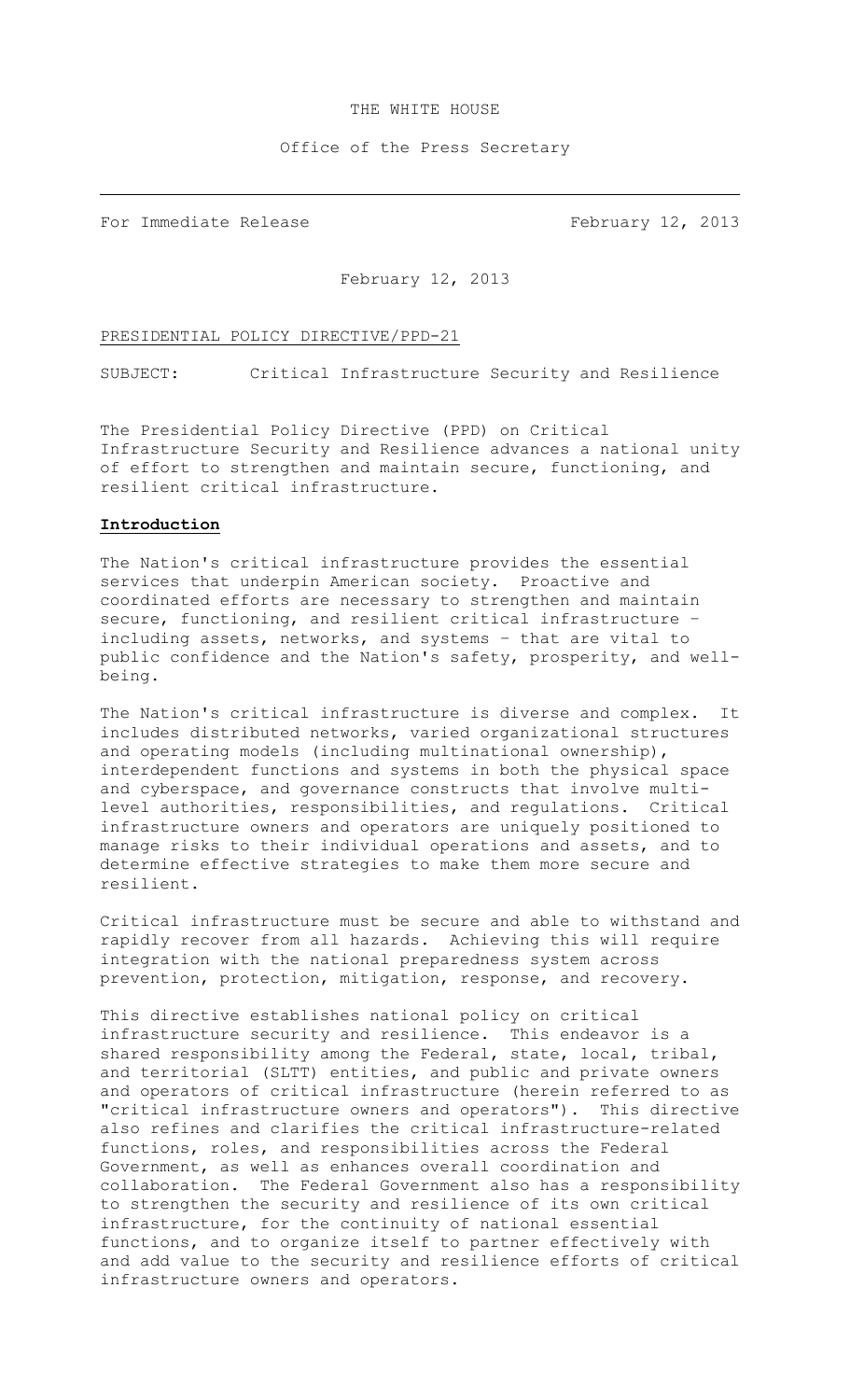# **Policy**

It is the policy of the United States to strengthen the security and resilience of its critical infrastructure against both physical and cyber threats. The Federal Government shall work with critical infrastructure owners and operators and SLTT entities to take proactive steps to manage risk and strengthen the security and resilience of the Nation's critical infrastructure, considering all hazards that could have a debilitating impact on national security, economic stability, public health and safety, or any combination thereof. These efforts shall seek to reduce vulnerabilities, minimize consequences, identify and disrupt threats, and hasten response and recovery efforts related to critical infrastructure.

The Federal Government shall also engage with international partners to strengthen the security and resilience of domestic critical infrastructure and critical infrastructure located outside of the United States on which the Nation depends.

U.S. efforts shall address the security and resilience of critical infrastructure in an integrated, holistic manner to reflect this infrastructure's interconnectedness and interdependency. This directive also identifies energy and communications systems as uniquely critical due to the enabling functions they provide across all critical infrastructure sectors.

Three strategic imperatives shall drive the Federal approach to strengthen critical infrastructure security and resilience:

- 1) Refine and clarify functional relationships across the Federal Government to advance the national unity of effort to strengthen critical infrastructure security and resilience;
- 2) Enable effective information exchange by identifying baseline data and systems requirements for the Federal Government; and
- 3) Implement an integration and analysis function to inform planning and operations decisions regarding critical infrastructure.

All Federal department and agency heads are responsible for the identification, prioritization, assessment, remediation, and security of their respective internal critical infrastructure that supports primary mission essential functions. Such infrastructure shall be addressed in the plans and execution of the requirements in the National Continuity Policy.

Federal departments and agencies shall implement this directive in a manner consistent with applicable law, Presidential directives, and Federal regulations, including those protecting privacy, civil rights, and civil liberties. In addition, Federal departments and agencies shall protect all information associated with carrying out this directive consistent with applicable legal authorities and policies.

### **Roles and Responsibilities**

Effective implementation of this directive requires a national unity of effort pursuant to strategic guidance from the Secretary of Homeland Security. That national effort must include expertise and day-to-day engagement from the Sector-Specific Agencies (SSAs) as well as the specialized or support capabilities from other Federal departments and agencies, and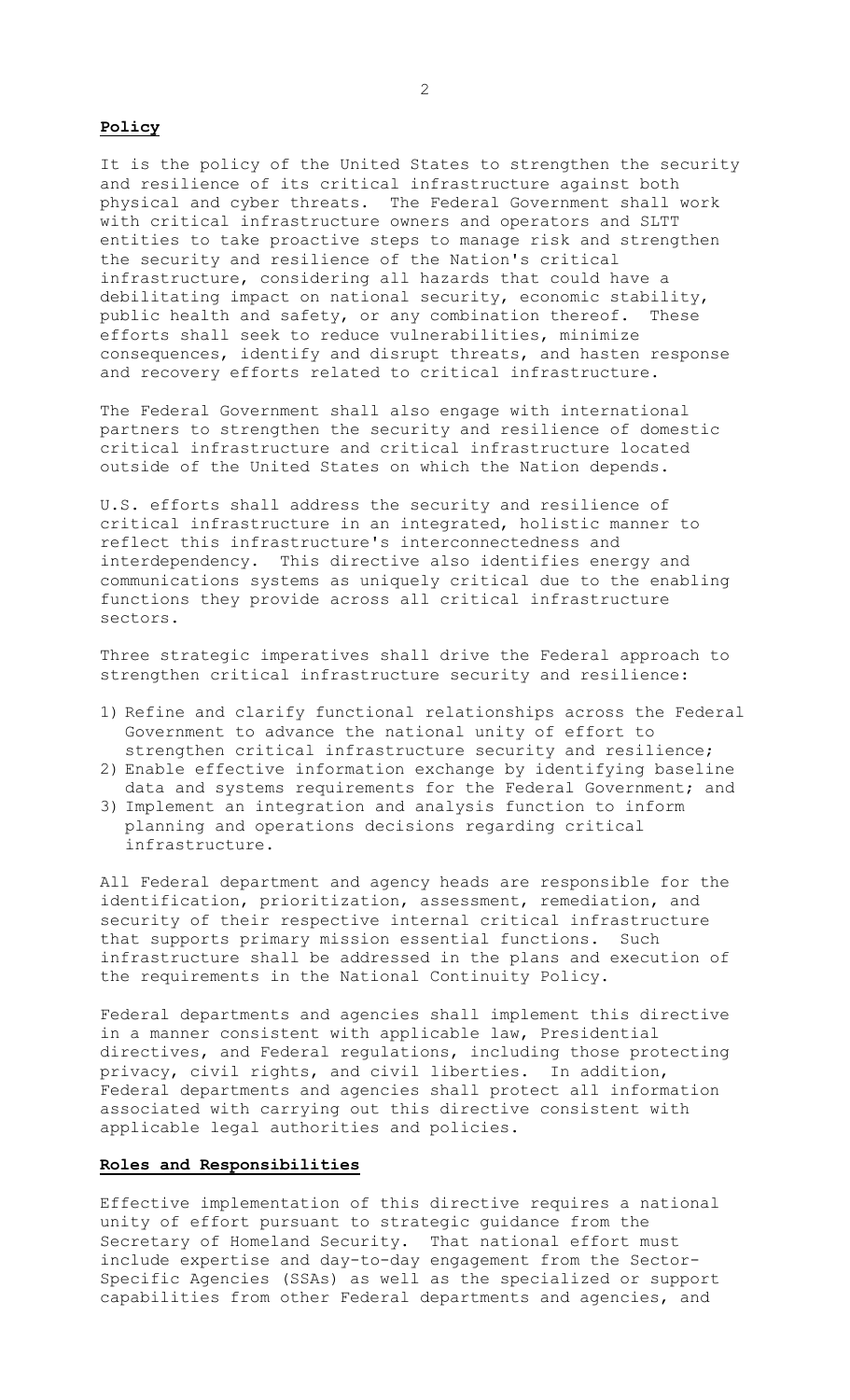strong collaboration with critical infrastructure owners and operators and SLTT entities. Although the roles and responsibilities identified in this directive are directed at Federal departments and agencies, effective partnerships with critical infrastructure owners and operators and SLTT entities are imperative to strengthen the security and resilience of the Nation's critical infrastructure.

### Secretary of Homeland Security

The Secretary of Homeland Security shall provide strategic guidance, promote a national unity of effort, and coordinate the overall Federal effort to promote the security and resilience of the Nation's critical infrastructure. In carrying out the responsibilities assigned in the Homeland Security Act of 2002, as amended, the Secretary of Homeland Security evaluates national capabilities, opportunities, and challenges in protecting critical infrastructure; analyzes threats to, vulnerabilities of, and potential consequences from all hazards on critical infrastructure; identifies security and resilience functions that are necessary for effective public-private engagement with all critical infrastructure sectors; develops a national plan and metrics, in coordination with SSAs and other critical infrastructure partners; integrates and coordinates Federal cross-sector security and resilience activities; identifies and analyzes key interdependencies among critical infrastructure sectors; and reports on the effectiveness of national efforts to strengthen the Nation's security and resilience posture for critical infrastructure.

Additional roles and responsibilities for the Secretary of Homeland Security include:

- 1) Identify and prioritize critical infrastructure, considering physical and cyber threats, vulnerabilities, and consequences, in coordination with SSAs and other Federal departments and agencies;
- 2) Maintain national critical infrastructure centers that shall provide a situational awareness capability that includes integrated, actionable information about emerging trends, imminent threats, and the status of incidents that may impact critical infrastructure;
- 3) In coordination with SSAs and other Federal departments and agencies, provide analysis, expertise, and other technical assistance to critical infrastructure owners and operators and facilitate access to and exchange of information and intelligence necessary to strengthen the security and resilience of critical infrastructure;
- 4) Conduct comprehensive assessments of the vulnerabilities of the Nation's critical infrastructure in coordination with the SSAs and in collaboration with SLTT entities and critical infrastructure owners and operators;
- 5) Coordinate Federal Government responses to significant cyber or physical incidents affecting critical infrastructure consistent with statutory authorities;
- 6) Support the Attorney General and law enforcement agencies with their responsibilities to investigate and prosecute threats to and attacks against critical infrastructure;
- 7) Coordinate with and utilize the expertise of SSAs and other appropriate Federal departments and agencies to map geospatially, image, analyze, and sort critical infrastructure by employing commercial satellite and airborne systems, as well as existing capabilities within other departments and agencies; and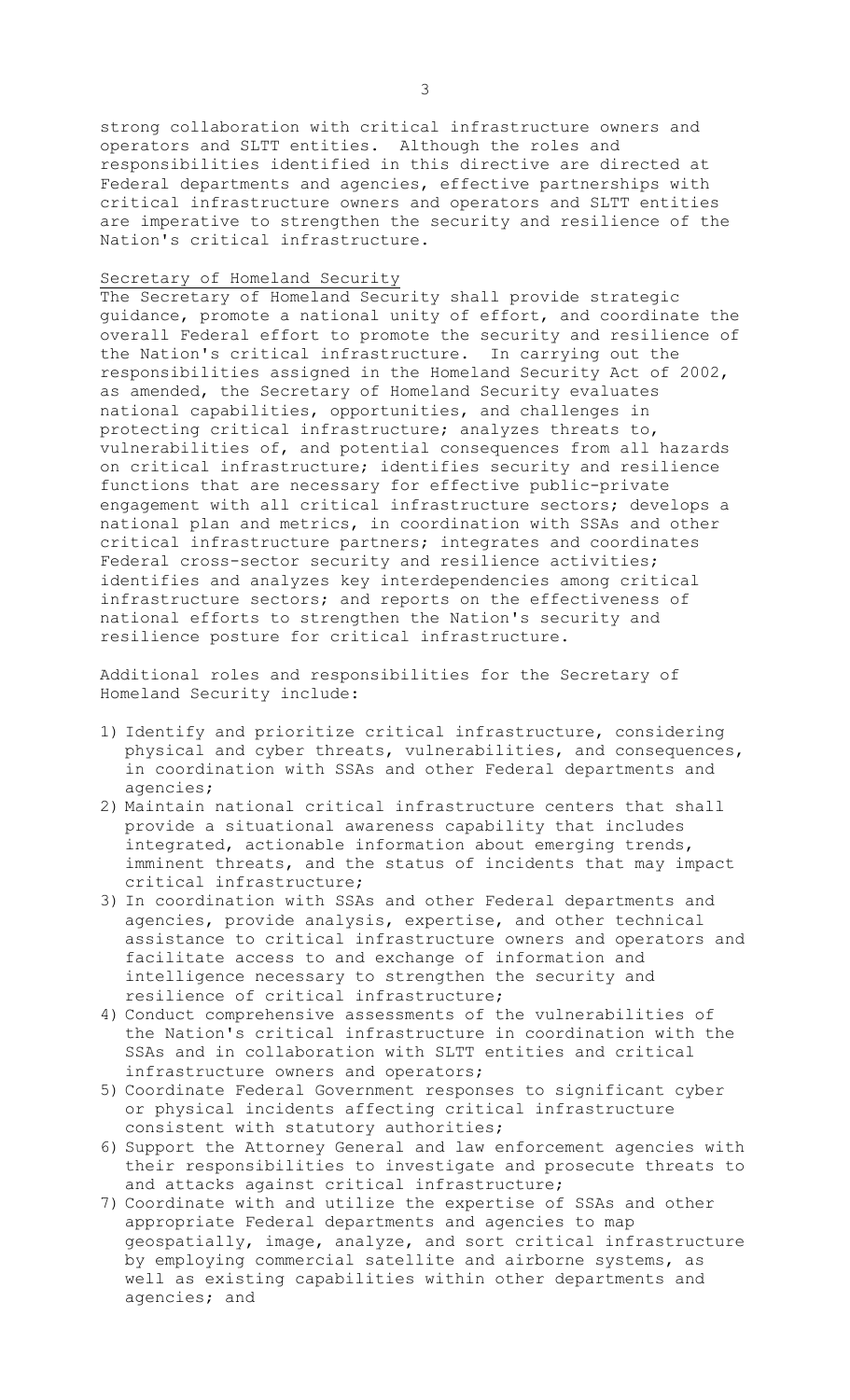8) Report annually on the status of national critical infrastructure efforts as required by statute.

#### Sector-Specific Agencies

Each critical infrastructure sector has unique characteristics, operating models, and risk profiles that benefit from an identified Sector-Specific Agency that has institutional knowledge and specialized expertise about the sector. Recognizing existing statutory or regulatory authorities of specific Federal departments and agencies, and leveraging existing sector familiarity and relationships, SSAs shall carry out the following roles and responsibilities for their respective sectors:

- 1) As part of the broader national effort to strengthen the security and resilience of critical infrastructure, coordinate with the Department of Homeland Security (DHS) and other relevant Federal departments and agencies and collaborate with critical infrastructure owners and operators, where appropriate with independent regulatory agencies, and with SLTT entities, as appropriate, to implement this directive;
- 2) Serve as a day-to-day Federal interface for the dynamic prioritization and coordination of sector-specific activities;
- 3) Carry out incident management responsibilities consistent with statutory authority and other appropriate policies, directives, or regulations;
- 4) Provide, support, or facilitate technical assistance and consultations for that sector to identify vulnerabilities and help mitigate incidents, as appropriate; and
- 5) Support the Secretary of Homeland Security's statutorily required reporting requirements by providing on an annual basis sector-specific critical infrastructure information.

### Additional Federal Responsibilities

The following departments and agencies have specialized or support functions related to critical infrastructure security and resilience that shall be carried out by, or along with, other Federal departments and agencies and independent regulatory agencies, as appropriate.

- 1) The Department of State, in coordination with DHS, SSAs, and other Federal departments and agencies, shall engage foreign governments and international organizations to strengthen the security and resilience of critical infrastructure located outside the United States and to facilitate the overall exchange of best practices and lessons learned for promoting the security and resilience of critical infrastructure on which the Nation depends.
- 2) The Department of Justice (DOJ), including the Federal Bureau of Investigation (FBI), shall lead counterterrorism and counterintelligence investigations and related law enforcement activities across the critical infrastructure sectors. DOJ shall investigate, disrupt, prosecute, and otherwise reduce foreign intelligence, terrorist, and other threats to, and actual or attempted attacks on, or sabotage of, the Nation's critical infrastructure. The FBI also conducts domestic collection, analysis, and dissemination of cyber threat information, and shall be responsible for the operation of the National Cyber Investigative Joint Task Force (NCIJTF). The NCIJTF serves as a multi-agency national focal point for coordinating, integrating, and sharing pertinent information related to cyber threat investigations, with representation from DHS, the Intelligence Community (IC), the Department of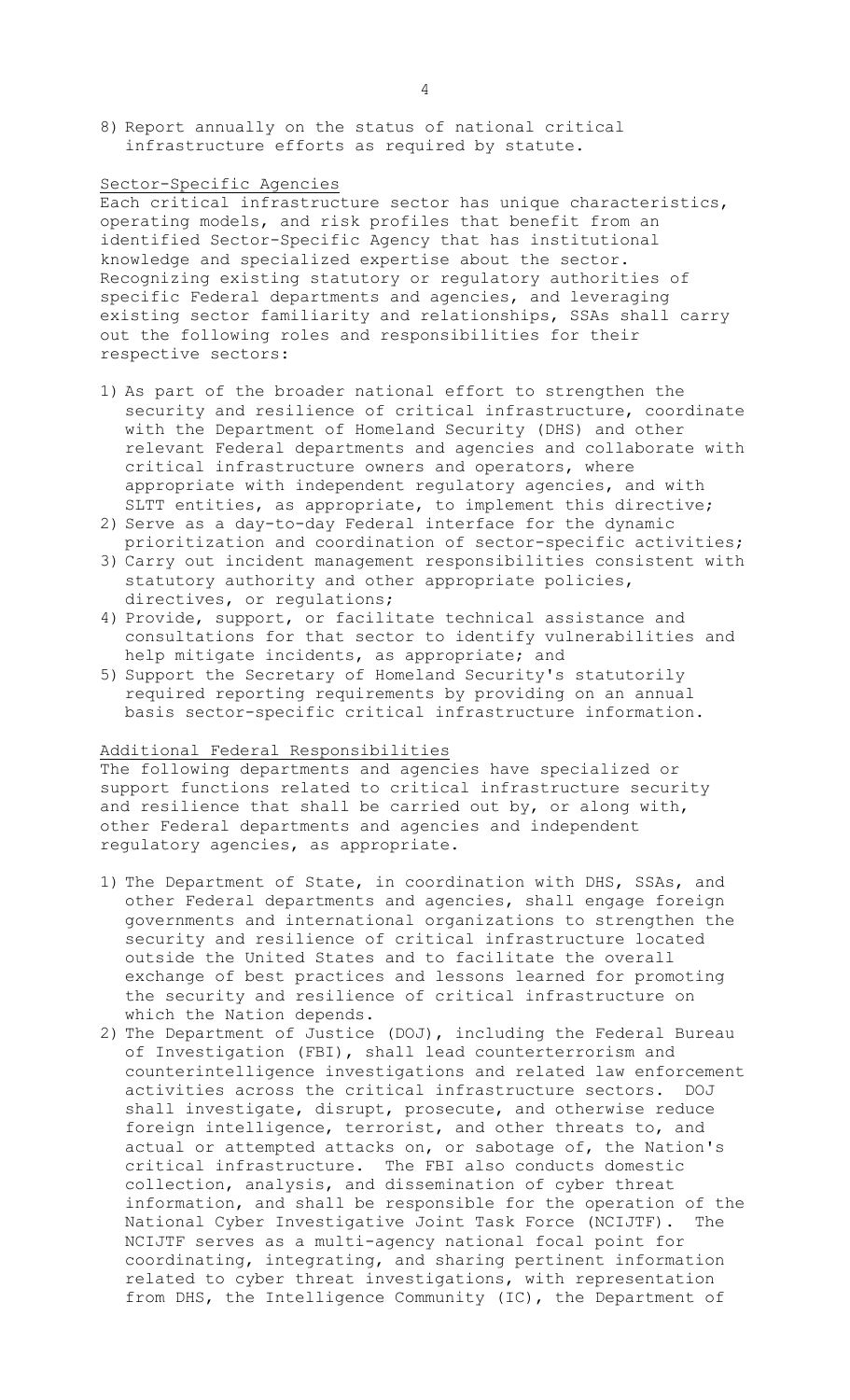Defense (DOD), and other agencies as appropriate. The Attorney General and the Secretary of Homeland Security shall collaborate to carry out their respective critical infrastructure missions.

- 3) The Department of the Interior, in collaboration with the SSA for the Government Facilities Sector, shall identify, prioritize, and coordinate the security and resilience efforts for national monuments and icons and incorporate measures to reduce risk to these critical assets, while also promoting their use and enjoyment.
- 4) The Department of Commerce (DOC), in collaboration with DHS and other relevant Federal departments and agencies, shall engage private sector, research, academic, and government organizations to improve security for technology and tools related to cyber-based systems, and promote the development of other efforts related to critical infrastructure to enable the timely availability of industrial products, materials, and services to meet homeland security requirements.
- 5) The IC, led by the Director of National Intelligence (DNI), shall use applicable authorities and coordination mechanisms to provide, as appropriate, intelligence assessments regarding threats to critical infrastructure and coordinate on intelligence and other sensitive or proprietary information related to critical infrastructure. In addition, information security policies, directives, standards, and guidelines for safeguarding national security systems shall be overseen as directed by the President, applicable law, and in accordance with that direction, carried out under the authority of the heads of agencies that operate or exercise authority over such national security systems.
- 6) The General Services Administration, in consultation with DOD, DHS, and other departments and agencies as appropriate, shall provide or support government-wide contracts for critical infrastructure systems and ensure that such contracts include audit rights for the security and resilience of critical infrastructure.
- 7) The Nuclear Regulatory Commission (NRC) is to oversee its licensees' protection of commercial nuclear power reactors and non-power nuclear reactors used for research, testing, and training; nuclear materials in medical, industrial, and academic settings, and facilities that fabricate nuclear fuel; and the transportation, storage, and disposal of nuclear materials and waste. The NRC is to collaborate, to the extent possible, with DHS, DOJ, the Department of Energy, the Environmental Protection Agency, and other Federal departments and agencies, as appropriate, on strengthening critical infrastructure security and resilience.
- 8) The Federal Communications Commission, to the extent permitted by law, is to exercise its authority and expertise to partner with DHS and the Department of State, as well as other Federal departments and agencies and SSAs as appropriate, on: (1) identifying and prioritizing communications infrastructure; (2) identifying communications sector vulnerabilities and working with industry and other stakeholders to address those vulnerabilities; and (3) working with stakeholders, including industry, and engaging foreign governments and international organizations to increase the security and resilience of critical infrastructure within the communications sector and facilitating the development and implementation of best practices promoting the security and resilience of critical communications infrastructure on which the Nation depends.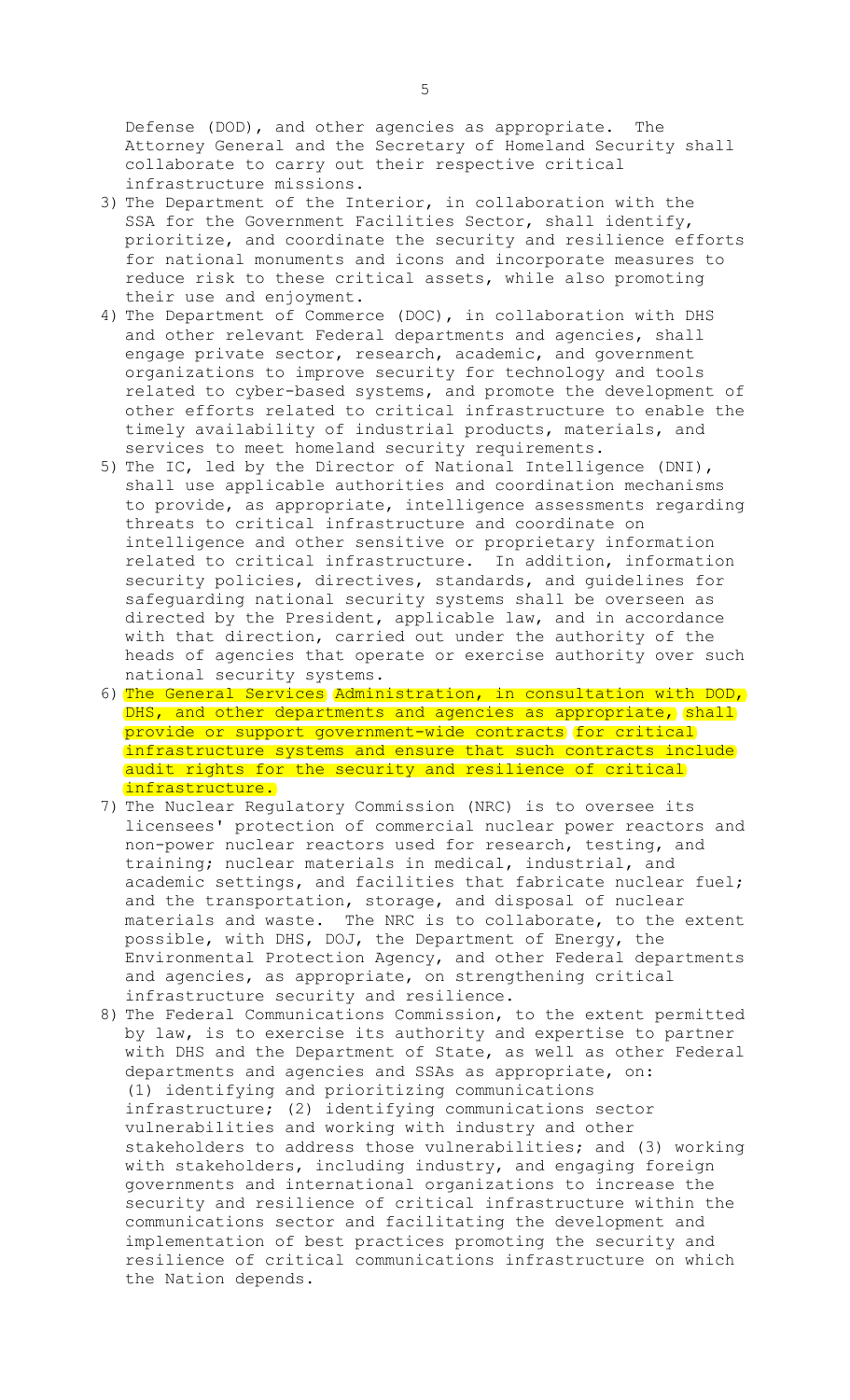9) Federal departments and agencies shall provide timely information to the Secretary of Homeland Security and the national critical infrastructure centers necessary to support cross-sector analysis and inform the situational awareness capability for critical infrastructure.

#### **Three Strategic Imperatives**

1) Refine and Clarify Functional Relationships across the Federal Government to Advance the National Unity of Effort to Strengthen Critical Infrastructure Security and Resilience

An effective national effort to strengthen critical infrastructure security and resilience must be guided by a national plan that identifies roles and responsibilities and is informed by the expertise, experience, capabilities, and responsibilities of the SSAs, other Federal departments and agencies with critical infrastructure roles, SLTT entities, and critical infrastructure owners and operators.

During the past decade, new programs and initiatives have been established to address specific infrastructure issues, and priorities have shifted and expanded. As a result, Federal functions related to critical infrastructure security and resilience shall be clarified and refined to establish baseline capabilities that will reflect this evolution of knowledge, to define relevant Federal program functions, and to facilitate collaboration and information exchange between and among the Federal Government, critical infrastructure owners and operators, and SLTT entities.

As part of this refined structure, there shall be two national critical infrastructure centers operated by DHS – one for physical infrastructure and another for cyber infrastructure. They shall function in an integrated manner and serve as focal points for critical infrastructure partners to obtain situational awareness and integrated, actionable information to protect the physical and cyber aspects of critical infrastructure. Just as the physical and cyber elements of critical infrastructure are inextricably linked, so are the vulnerabilities. Accordingly, an integration and analysis function (further developed in Strategic Imperative 3) shall be implemented between these two national centers.

The success of these national centers, including the integration and analysis function, is dependent on the quality and timeliness of the information and intelligence they receive from the SSAs and other Federal departments and agencies, as well as from critical infrastructure owners and operators and SLTT entities.

These national centers shall not impede the ability of the heads of Federal departments and agencies to carry out or perform their responsibilities for national defense, criminal, counterintelligence, counterterrorism, or investigative activities.

## 2) Enable Efficient Information Exchange by Identifying Baseline Data and Systems Requirements for the Federal Government

A secure, functioning, and resilient critical infrastructure requires the efficient exchange of information, including intelligence, between all levels of governments and critical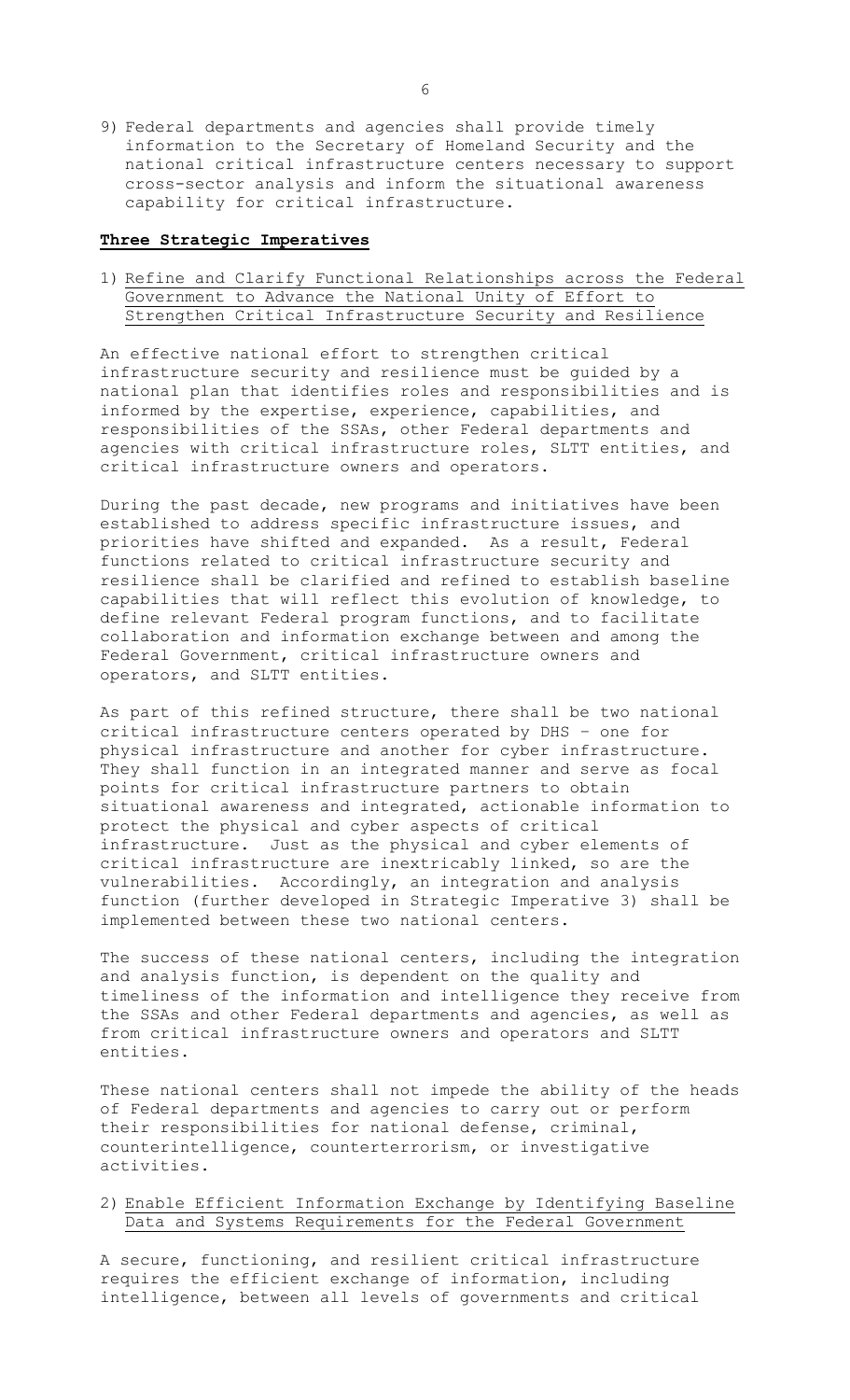infrastructure owners and operators. This must facilitate the timely exchange of threat and vulnerability information as well as information that allows for the development of a situational awareness capability during incidents. The goal is to enable efficient information exchange through the identification of requirements for data and information formats and accessibility, system interoperability, and redundant systems and alternate capabilities should there be a disruption in the primary systems.

Greater information sharing within the government and with the private sector can and must be done while respecting privacy and civil liberties. Federal departments and agencies shall ensure that all existing privacy principles, policies, and procedures are implemented consistent with applicable law and policy and shall include senior agency officials for privacy in their efforts to govern and oversee information sharing properly.

# 3) Implement an Integration and Analysis Function to Inform Planning and Operational Decisions Regarding Critical Infrastructure

The third strategic imperative builds on the first two and calls for the implementation of an integration and analysis function for critical infrastructure that includes operational and strategic analysis on incidents, threats, and emerging risks. It shall reside at the intersection of the two national centers as identified in Strategic Imperative 1, and it shall include the capability to collate, assess, and integrate vulnerability and consequence information with threat streams and hazard information to:

- a. Aid in prioritizing assets and managing risks to critical infrastructure;
- b. Anticipate interdependencies and cascading impacts;
- c. Recommend security and resilience measures for critical infrastructure prior to, during, and after an event or incident; and
- d. Support incident management and restoration efforts related to critical infrastructure.

This function shall not replicate the analysis function of the IC or the National Counterterrorism Center, nor shall it involve intelligence collection activities. The IC, DOD, DOJ, DHS, and other Federal departments and agencies with relevant intelligence or information shall, however, inform this integration and analysis capability regarding the Nation's critical infrastructure by providing relevant, timely, and appropriate information to the national centers. This function shall also use information and intelligence provided by other critical infrastructure partners, including SLTT and nongovernmental analytic entities.

Finally, this integration and analysis function shall support DHS's ability to maintain and share, as a common Federal service, a near real-time situational awareness capability for critical infrastructure that includes actionable information about imminent threats, significant trends, and awareness of incidents that may affect critical infrastructure.

## **Innovation and Research and Development**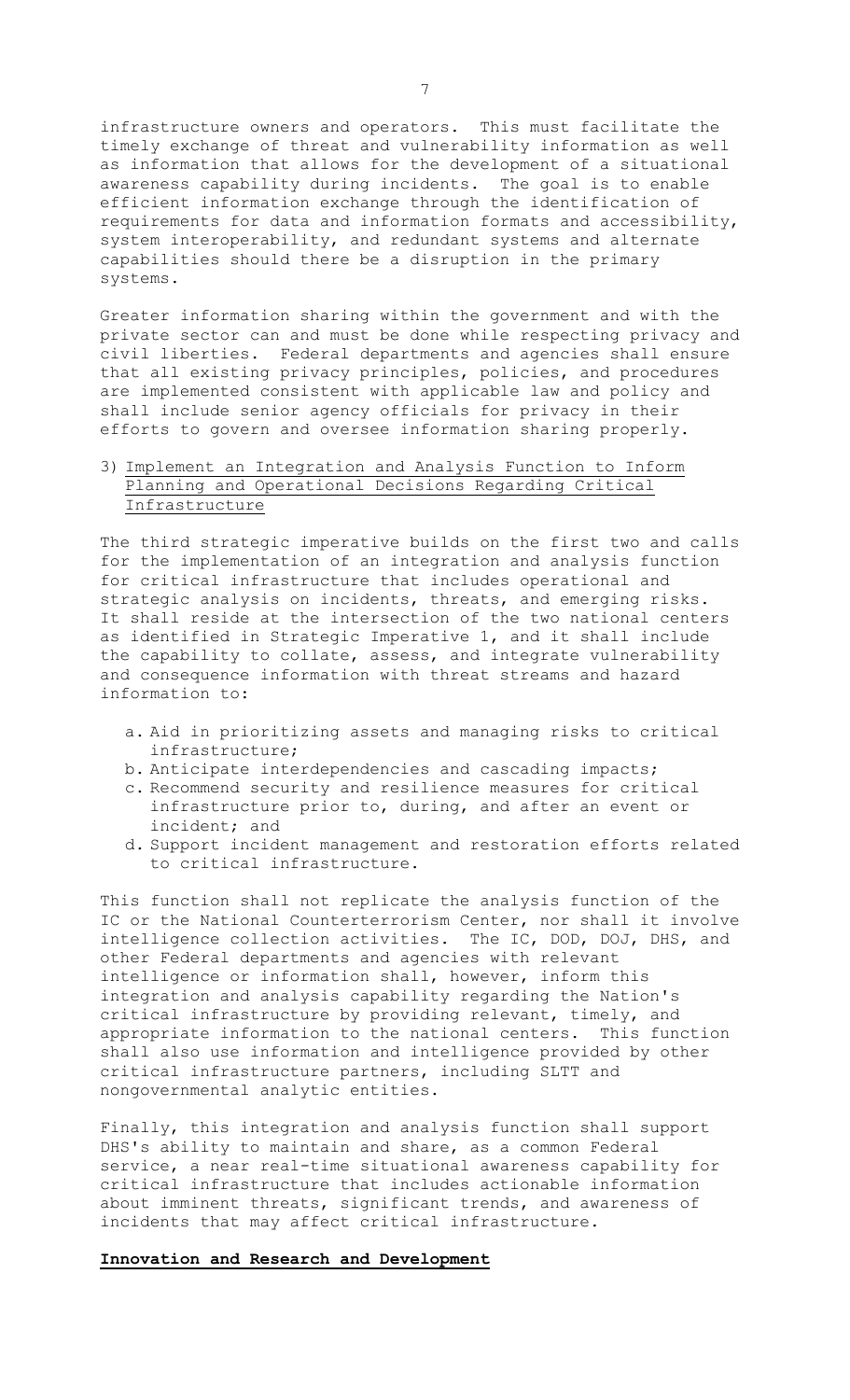The Secretary of Homeland Security, in coordination with the Office of Science and Technology Policy (OSTP), the SSAs, DOC, and other Federal departments and agencies, shall provide input to align those Federal and Federally-funded research and development (R&D) activities that seek to strengthen the security and resilience of the Nation's critical infrastructure, including:

- 1) Promoting R&D to enable the secure and resilient design and construction of critical infrastructure and more secure accompanying cyber technology;
- 2) Enhancing modeling capabilities to determine potential impacts on critical infrastructure of an incident or threat scenario, as well as cascading effects on other sectors;
- 3) Facilitating initiatives to incentivize cybersecurity investments and the adoption of critical infrastructure design features that strengthen all-hazards security and resilience; and
- 4) Prioritizing efforts to support the strategic guidance issued by the Secretary of Homeland Security.

#### **Implementation of the Directive**

The Secretary of Homeland Security shall take the following actions as part of the implementation of this directive.

- 1) Critical Infrastructure Security and Resilience Functional Relationships. Within 120 days of the date of this directive, the Secretary of Homeland Security shall develop a description of the functional relationships within DHS and across the Federal Government related to critical infrastructure security and resilience. It should include the roles and functions of the two national critical infrastructure centers and a discussion of the analysis and integration function. When complete, it should serve as a roadmap for critical infrastructure owners and operators and SLTT entities to navigate the Federal Government's functions and primary points of contact assigned to those functions for critical infrastructure security and resilience against both physical and cyber threats. The Secretary shall coordinate this effort with the SSAs and other relevant Federal departments and agencies. The Secretary shall provide the description to the President through the Assistant to the President for Homeland Security and Counterterrorism.
- 2) Evaluation of the Existing Public-Private Partnership Model. Within 150 days of the date of this directive, the Secretary of Homeland Security, in coordination with the SSAs, other relevant Federal departments and agencies, SLTT entities, and critical infrastructure owners and operators, shall conduct an analysis of the existing public-private partnership model and recommend options for improving the effectiveness of the partnership in both the physical and cyber space. The evaluation shall consider options to streamline processes for collaboration and exchange of information and to minimize duplication of effort. Furthermore, the analysis shall consider how the model can be flexible and adaptable to meet the unique needs of individual sectors while providing a focused, disciplined, and effective approach for the Federal Government to coordinate with the critical infrastructure owners and operators and with SLTT governments. The evaluation shall result in recommendations to enhance partnerships to be approved for implementation through the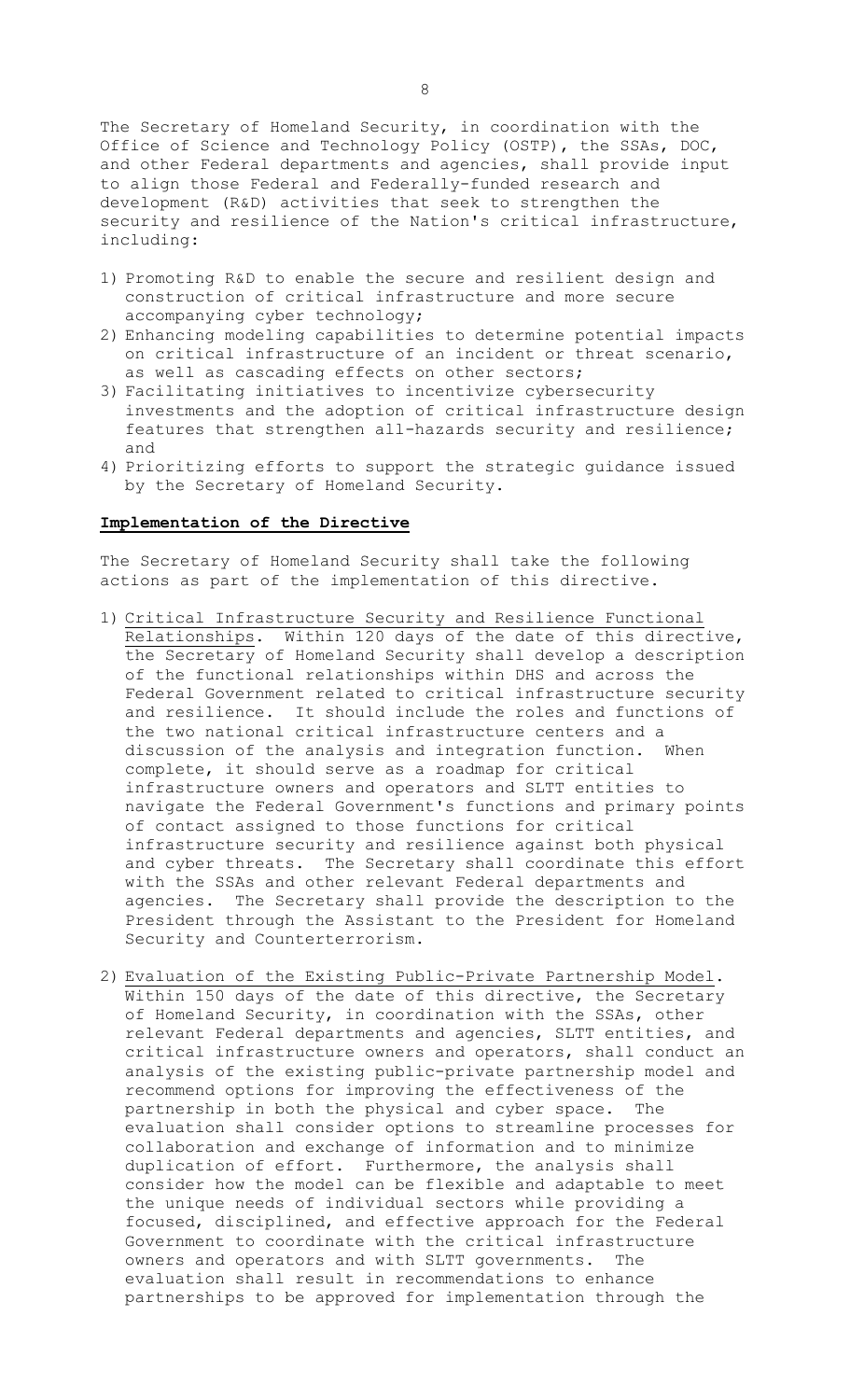processes established in the Organization of the National Security Council System directive.

- 3) Identification of Baseline Data and Systems Requirements for the Federal Government to Enable Efficient Information Exchange. Within 180 days of the date of this directive, the Secretary of Homeland Security, in coordination with the SSAs and other Federal departments and agencies, shall convene a team of experts to identify baseline data and systems requirements to enable the efficient exchange of information and intelligence relevant to strengthening the security and resilience of critical infrastructure. The experts should include representatives from those entities that routinely possess information important to critical infrastructure security and resilience; those that determine and manage information technology systems used to exchange information; and those responsible for the security of information being exchanged. Interoperability with critical infrastructure partners; identification of key data and the information requirements of key Federal, SLTT, and private sector entities; availability, accessibility, and formats of data; the ability to exchange various classifications of information; and the security of those systems to be used; and appropriate protections for individual privacy and civil liberties should be included in the analysis. The analysis should result in baseline requirements for sharing of data and interoperability of systems to enable the timely exchange of data and information to secure critical infrastructure and make it more resilient. The Secretary shall provide that analysis to the President through the Assistant to the President for Homeland Security and Counterterrorism.
- 4) Development of a Situational Awareness Capability for Critical Infrastructure. Within 240 days of the date of this directive, the Secretary of Homeland Security shall demonstrate a near real-time situational awareness capability for critical infrastructure that includes threat streams and all-hazards information as well as vulnerabilities; provides the status of critical infrastructure and potential cascading effects; supports decision making; and disseminates critical information that may be needed to save or sustain lives, mitigate damage, or reduce further degradation of a critical infrastructure capability throughout an incident. This capability should be available for and cover physical and cyber elements of critical infrastructure, and enable an integration of information as necessitated by the incident.
- 5) Update to National Infrastructure Protection Plan. Within 240 days of the date of this directive, the Secretary of Homeland Security shall provide to the President, through the Assistant to the President for Homeland Security and Counterterrorism, a successor to the National Infrastructure Protection Plan to address the implementation of this directive, the requirements of Title II of the Homeland Security Act of 2002 as amended, and alignment with the National Preparedness Goal and System required by PPD-8. The plan shall include the identification of a risk management framework to be used to strengthen the security and resilience of critical infrastructure; the methods to be used to prioritize critical infrastructure; the protocols to be used to synchronize communication and actions within the Federal Government; and a metrics and analysis process to be used to measure the Nation's ability to manage and reduce risks to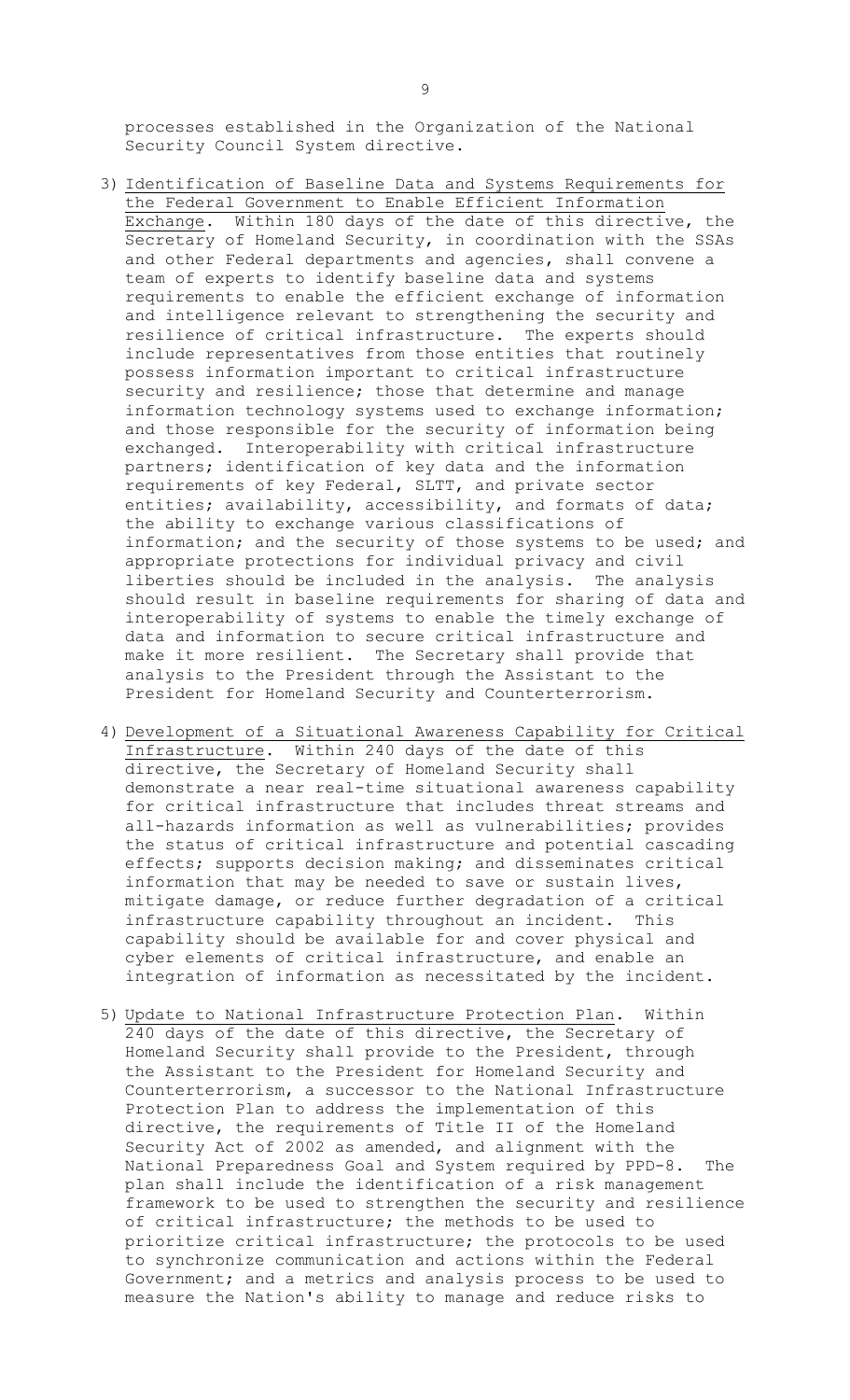critical infrastructure. The updated plan shall also reflect the identified functional relationships within DHS and across the Federal Government and the updates to the public-private partnership model. Finally, the plan should consider sector dependencies on energy and communications systems, and identify pre-event and mitigation measures or alternate capabilities during disruptions to those systems. The Secretary shall coordinate this effort with the SSAs, other relevant Federal departments and agencies, SLTT entities, and critical infrastructure owners and operators.

6) National Critical Infrastructure Security and Resilience R&D Plan. Within 2 years of the date of this directive, the Secretary of Homeland Security, in coordination with the OSTP, the SSAs, DOC, and other Federal departments and agencies, shall provide to the President, through the Assistant to the President for Homeland Security and Counterterrorism, a National Critical Infrastructure Security and Resilience R&D Plan that takes into account the evolving threat landscape, annual metrics, and other relevant information to identify priorities and guide R&D requirements and investments. The plan should be issued every 4 years after its initial delivery, with interim updates as needed.

Policy coordination, dispute resolution, and periodic inprogress reviews for the implementation of this directive shall be carried out consistent with PPD-1, including the use of Interagency Policy Committees coordinated by the National Security Staff.

Nothing in this directive alters, supersedes, or impedes the authorities of Federal departments and agencies, including independent regulatory agencies, to carry out their functions and duties consistent with applicable legal authorities and other Presidential guidance and directives, including, but not limited to, the designation of critical infrastructure under such authorities.

This directive revokes Homeland Security Presidential Directive/HSPD-7, Critical Infrastructure Identification, Prioritization, and Protection, issued December 17, 2003. Plans developed pursuant to HSPD-7 shall remain in effect until specifically revoked or superseded.

# **Designated Critical Infrastructure Sectors and Sector-Specific Agencies**

This directive identifies 16 critical infrastructure sectors and designates associated Federal SSAs. In some cases co-SSAs are designated where those departments share the roles and responsibilities of the SSA. The Secretary of Homeland Security shall periodically evaluate the need for and approve changes to critical infrastructure sectors and shall consult with the Assistant to the President for Homeland Security and Counterterrorism before changing a critical infrastructure sector or a designated SSA for that sector. The sectors and SSAs are as follows:

Chemical: Sector-Specific Agency: Department of Homeland Security

Commercial Facilities: Sector-Specific Agency: Department of Homeland Security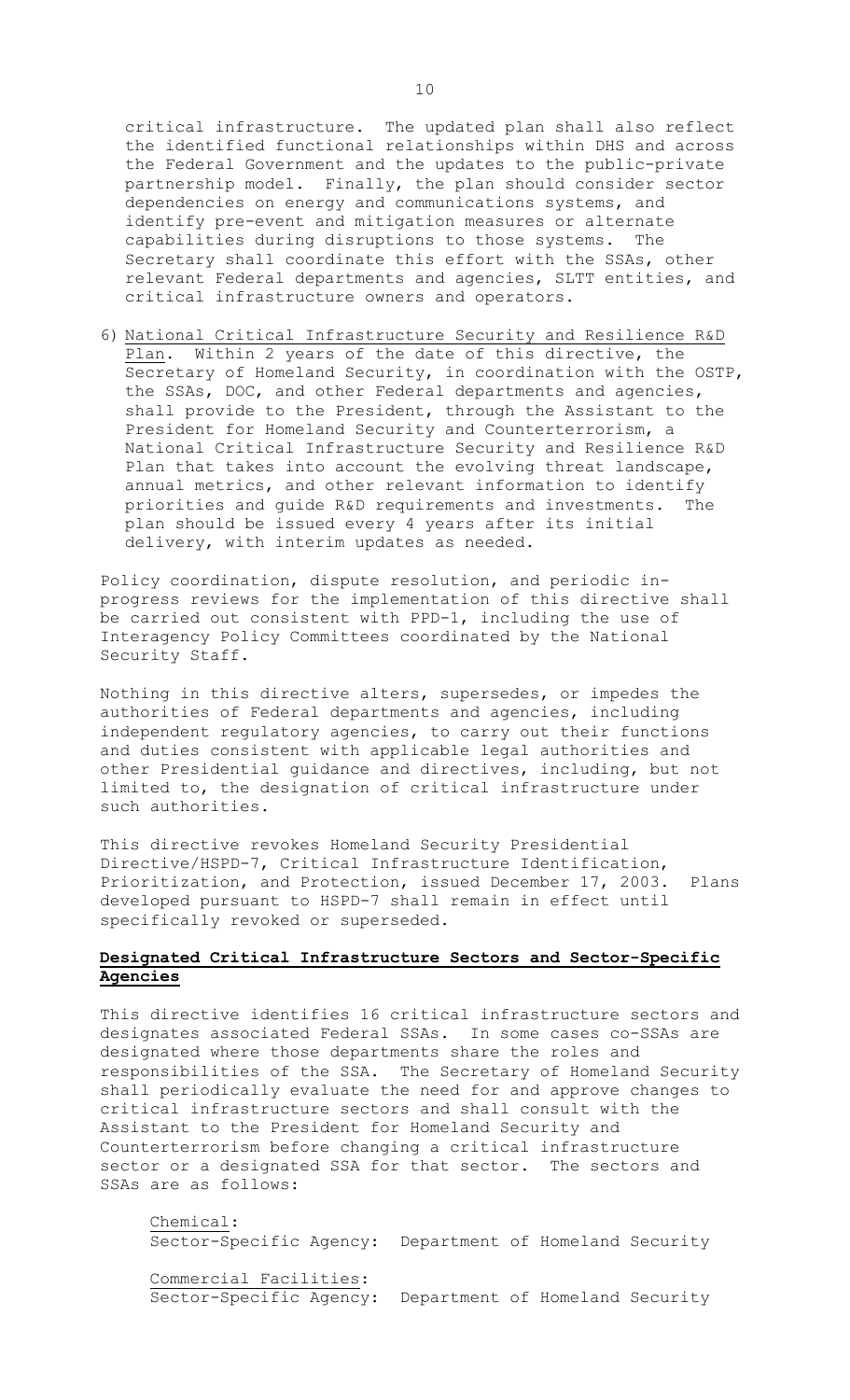Communications: Sector-Specific Agency: Department of Homeland Security Critical Manufacturing: Sector-Specific Agency: Department of Homeland Security Dams: Sector-Specific Agency: Department of Homeland Security Defense Industrial Base: Sector-Specific Agency: Department of Defense Emergency Services: Sector-Specific Agency: Department of Homeland Security Energy: Sector-Specific Agency: Department of Energy Financial Services: Sector-Specific Agency: Department of the Treasury Food and Agriculture: Co-Sector-Specific Agencies: U.S. Department of Agriculture and Department of Health and Human Services Government Facilities: Co-Sector-Specific Agencies: Department of Homeland Security and General Services Administration Healthcare and Public Health: Sector-Specific Agency: Department of Health and Human Services Information Technology: Sector-Specific Agency: Department of Homeland Security Nuclear Reactors, Materials, and Waste: Sector-Specific Agency: Department of Homeland Security Transportation Systems: Co-Sector-Specific Agencies: Department of Homeland Security and Department of Transportation Water and Wastewater Systems: Sector-Specific Agency: Environmental Protection Agency

# **Definitions**

For purposes of this directive:

The term "all hazards" means a threat or an incident, natural or manmade, that warrants action to protect life, property, the environment, and public health or safety, and to minimize disruptions of government, social, or economic activities. It includes natural disasters, cyber incidents, industrial accidents, pandemics, acts of terrorism, sabotage, and destructive criminal activity targeting critical infrastructure.

The term "collaboration" means the process of working together to achieve shared goals.

11